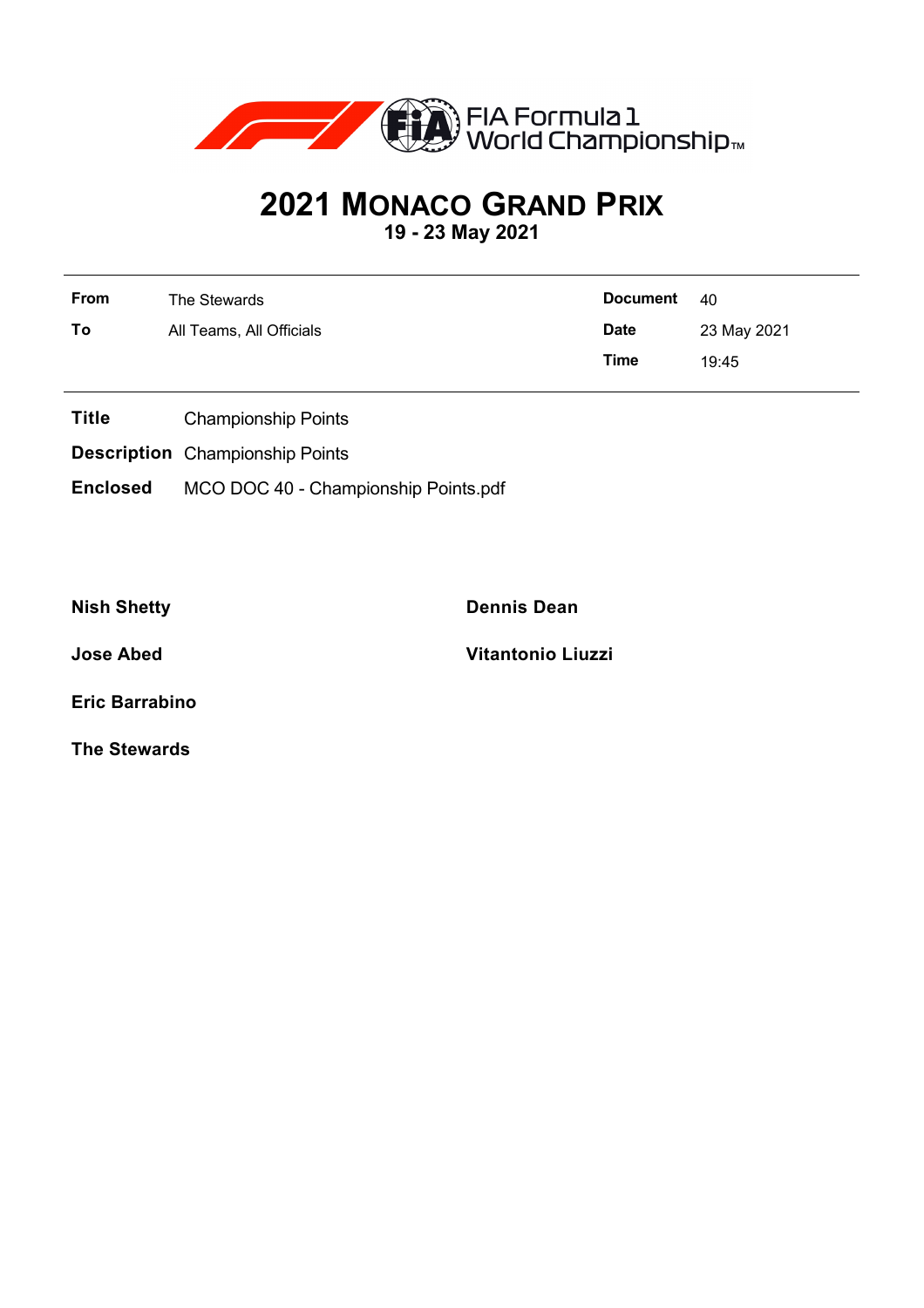



## **FORMULA 1 GRAND PRIX DE MONACO 2021 - Monte Carlo**

|                     | <b>Drivers' Championship</b> |                      |                               |                                |                               |                               |                   |            |            |            |                 |            |            |            |                           |            |                           |                  |                 |                       |                         |            |            |                 |
|---------------------|------------------------------|----------------------|-------------------------------|--------------------------------|-------------------------------|-------------------------------|-------------------|------------|------------|------------|-----------------|------------|------------|------------|---------------------------|------------|---------------------------|------------------|-----------------|-----------------------|-------------------------|------------|------------|-----------------|
| <b>DRIVER</b>       | <b>TOTAL</b>                 | Æ.<br><b>BRN</b>     | a ka<br><b>ITA</b>            | $\bullet$<br><b>POR</b>        | $\mathbf{A}$<br><b>ESP</b>    | <b>MON</b>                    | ia.<br><b>AZE</b> | <b>FRA</b> | <b>AUT</b> | <b>AUT</b> | NK<br>MK<br>GBR | <b>HUN</b> | <b>BEL</b> | <b>NED</b> | <b>Tall</b><br><b>ITA</b> | <b>RUS</b> | <u>н на</u><br><b>SGP</b> | $\bullet$<br>JPN | ≝<br><b>USA</b> | $\blacksquare$<br>MEX | $\bullet$<br><b>BRA</b> | <b>AUS</b> | <b>KSA</b> | Ē<br><b>UAE</b> |
| 1 M. VERSTAPPEN     | 105                          | 18<br>$\overline{2}$ | 25<br>$\overline{1}$          | 18<br>$\overline{\phantom{0}}$ | 19<br>2F                      | 25<br>$\overline{1}$          |                   |            |            |            |                 |            |            |            |                           |            |                           |                  |                 |                       |                         |            |            |                 |
| 2 L. HAMILTON       | 101                          | 25<br>$\overline{1}$ | 19<br>2F                      | 25<br>$\overline{1}$           | 25<br>$\overline{1}$          | $\overline{7}$<br>7F          |                   |            |            |            |                 |            |            |            |                           |            |                           |                  |                 |                       |                         |            |            |                 |
| 3 L. NORRIS         | 56                           | 12<br>$\frac{1}{4}$  | 15<br>$\overline{\mathbf{3}}$ | 10<br>5                        | $\frac{1}{4}$<br>8            | 15<br>$\overline{\mathbf{3}}$ |                   |            |            |            |                 |            |            |            |                           |            |                           |                  |                 |                       |                         |            |            |                 |
| 4 V. BOTTAS         | 47                           | 16<br>3F             | <b>NC</b>                     | 16<br>3F                       | 15<br>$\overline{\mathbf{3}}$ | <b>NC</b>                     |                   |            |            |            |                 |            |            |            |                           |            |                           |                  |                 |                       |                         |            |            |                 |
| 5 S. PEREZ          | 44                           | 10<br>5              | 11                            | 12<br>$\overline{4}$           | 10<br>5                       | 12<br>4                       |                   |            |            |            |                 |            |            |            |                           |            |                           |                  |                 |                       |                         |            |            |                 |
| 6 C. LECLERC        | 40                           | 8<br>6               | 12<br>$\overline{4}$          | 8<br>6                         | 12<br>4                       | <b>NC</b>                     |                   |            |            |            |                 |            |            |            |                           |            |                           |                  |                 |                       |                         |            |            |                 |
| 7 C. SAINZ          | 38                           | 4<br>8               | 10<br>5                       | 11                             | 6<br>$\overline{7}$           | 18<br>$\overline{2}$          |                   |            |            |            |                 |            |            |            |                           |            |                           |                  |                 |                       |                         |            |            |                 |
| 8 D. RICCIARDO      | 24                           | 6<br>$7\overline{ }$ | 8<br>6                        | 2<br>9                         | 8<br>6                        | 12                            |                   |            |            |            |                 |            |            |            |                           |            |                           |                  |                 |                       |                         |            |            |                 |
| 9 P. GASLY          | 16                           | 17                   | 6<br>$7^{\circ}$              | 1<br>10                        | $\mathbf{1}$<br>10            | 8<br>6                        |                   |            |            |            |                 |            |            |            |                           |            |                           |                  |                 |                       |                         |            |            |                 |
| 10 <b>E. OCON</b>   | 12                           | 13                   | 2<br>9                        | 6<br>$7\overline{ }$           | 2<br>9                        | $\overline{2}$<br>9           |                   |            |            |            |                 |            |            |            |                           |            |                           |                  |                 |                       |                         |            |            |                 |
| 11 S. VETTEL        | 10                           | 15                   | 15                            | 13                             | 13                            | 10<br>5                       |                   |            |            |            |                 |            |            |            |                           |            |                           |                  |                 |                       |                         |            |            |                 |
| 12 L. STROLL        | 9                            | 1.<br>10             | 4<br>8                        | 14                             | 11                            | 4<br>8                        |                   |            |            |            |                 |            |            |            |                           |            |                           |                  |                 |                       |                         |            |            |                 |
| 13 <b>F. ALONSO</b> | 5                            | <b>NC</b>            | 10                            | 4<br>8                         | 17                            | 13                            |                   |            |            |            |                 |            |            |            |                           |            |                           |                  |                 |                       |                         |            |            |                 |
| 14 Y. TSUNODA       | $\overline{2}$               | 2<br>9               | 12                            | 15                             | <b>NC</b>                     | 16                            |                   |            |            |            |                 |            |            |            |                           |            |                           |                  |                 |                       |                         |            |            |                 |
| 15 A. GIOVINAZZI    | $\mathbf{1}$                 | 12                   | 14                            | 12                             | 15                            | 1<br>10                       |                   |            |            |            |                 |            |            |            |                           |            |                           |                  |                 |                       |                         |            |            |                 |
| 16 K. RAIKKONEN     | 0                            | 11                   | 13                            | <b>NC</b>                      | 12                            | 11                            |                   |            |            |            |                 |            |            |            |                           |            |                           |                  |                 |                       |                         |            |            |                 |

Page 1 of 2

## **© 2021 Formula One World Championship Limited**

The F1 FORMULA 1 logo, F1 logo, F0RMULA 1, FORMULA ONE, F1, F1A FORMULA ONE WORLD CHAMPIONSHIP, GRAND PRIX and related marks are trade marks of Formula One Licensing BV, a Formula 1 company. The FIA logo is a trade mark of l'Automobile. All rights reserved.

No part of these results/data may be reproduced, stored in a retrieval system or transmitted in any form or by any means electronic, mechanical, photocopying, recording, broadcasting or otherwise without prior permission o daily press and regular printed publications on sale to the public within 90 days of the event to which the results/data relate and provided that the copyright symbol and name of copyright owner appears.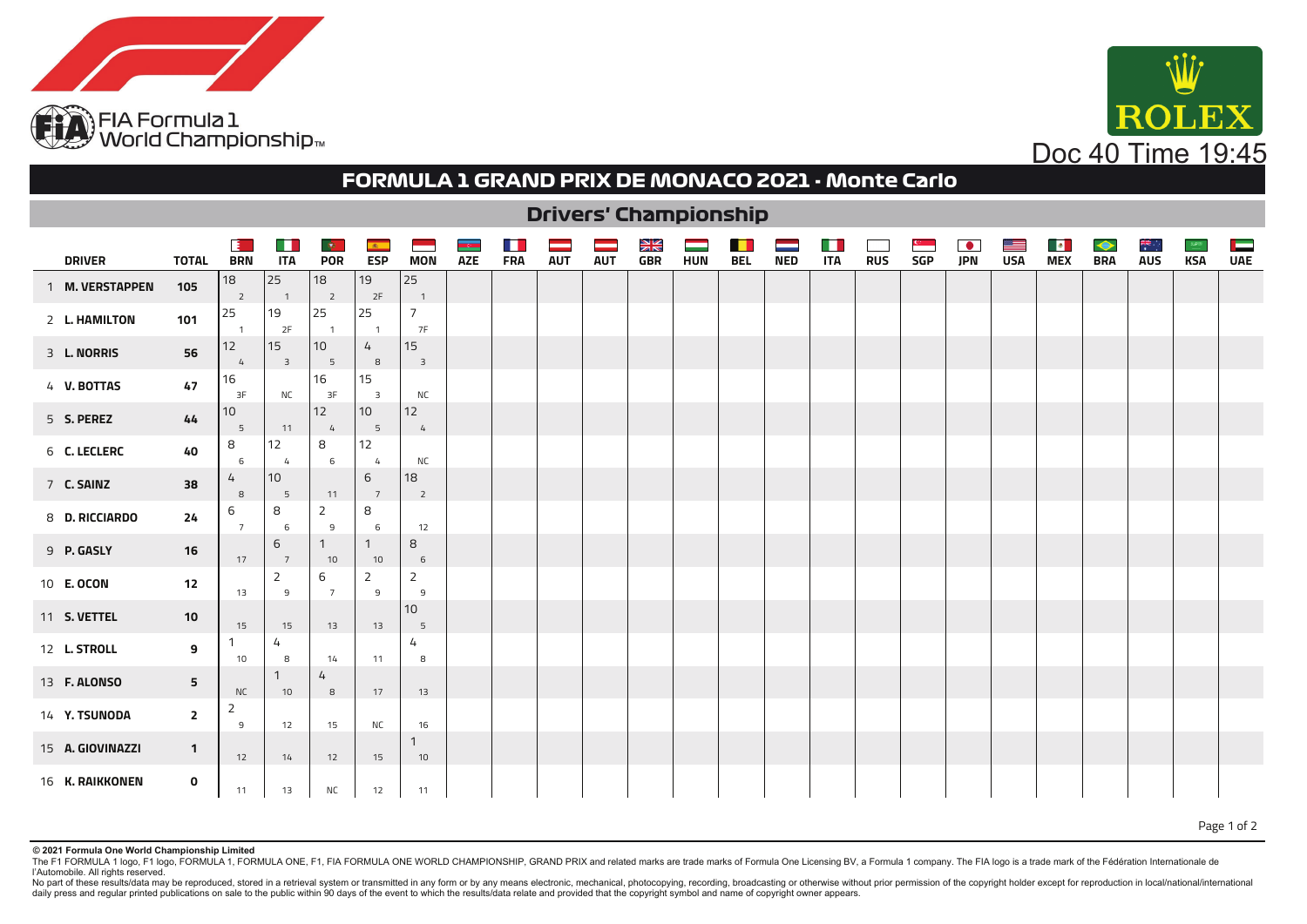



|                      | FORMULA 1 GRAND PRIX DE MONACO 2021 - Monte Carlo |                 |                   |                         |            |     |                    |                   |            |            |                        |     |            |            |            |            |            |            |            |                            |                 |            |              |                                                                                                                                     |
|----------------------|---------------------------------------------------|-----------------|-------------------|-------------------------|------------|-----|--------------------|-------------------|------------|------------|------------------------|-----|------------|------------|------------|------------|------------|------------|------------|----------------------------|-----------------|------------|--------------|-------------------------------------------------------------------------------------------------------------------------------------|
|                      | <b>Drivers' Championship</b>                      |                 |                   |                         |            |     |                    |                   |            |            |                        |     |            |            |            |            |            |            |            |                            |                 |            |              |                                                                                                                                     |
| <b>DRIVER</b>        | TOTAL                                             | н<br><b>BRN</b> | . .<br><b>ITA</b> | $\bullet$<br><b>POR</b> | <b>ESP</b> | MON | uran<br><b>AZE</b> | . .<br><b>FRA</b> | <b>AUT</b> | <b>AUT</b> | NK<br>MK<br><b>GBR</b> | HUN | <b>BEL</b> | <b>NED</b> | <b>ITA</b> | <b>RUS</b> | <b>SGP</b> | <b>JPN</b> | <b>USA</b> | $\mathbf{r}$<br><b>MEX</b> | ◆<br><b>BRA</b> | <b>AUS</b> | 5,200<br>KSA | <b>The Contract of the Contract of the Contract of the Contract of the Contract of the Contract of The Contract o</b><br><b>UAE</b> |
| 17 <b>G. RUSSELL</b> | 0                                                 | 14              | <b>NC</b>         | 16                      | 14         | 14  |                    |                   |            |            |                        |     |            |            |            |            |            |            |            |                            |                 |            |              |                                                                                                                                     |
| 18 N. LATIFI         | $\mathbf{o}$                                      | 18              | <b>NC</b>         | 18                      | 16         | 15  |                    |                   |            |            |                        |     |            |            |            |            |            |            |            |                            |                 |            |              |                                                                                                                                     |
| 19 M. SCHUMACHER     | $\mathbf{0}$                                      | 16              | 16                | 17                      | 18         | 18  |                    |                   |            |            |                        |     |            |            |            |            |            |            |            |                            |                 |            |              |                                                                                                                                     |
| 20 N. MAZEPIN        | 0                                                 | ΝC              |                   | 19                      | 19         | 17  |                    |                   |            |            |                        |     |            |            |            |            |            |            |            |                            |                 |            |              |                                                                                                                                     |

Nish Shetty Dennis Dean Jose Abed Vitantonio Liuzzi Eric Barabino

The Stewards

Page 2 of 2

**© 2021 Formula One World Championship Limited**

The F1 FORMULA 1 logo, F1 logo, FORMULA 1, FORMULA ONE, F1, FIA FORMULA ONE WORLD CHAMPIONSHIP, GRAND PRIX and related marks are trade marks of Formula One Licensing BV, a Formula 1 company. The FIA logo is a trade mark of l'Automobile. All rights reserved.

No part of these results/data may be reproduced, stored in a retrieval system or transmitted in any form or by any means electronic, mechanical, photocopying, recording, broadcasting or otherwise without prior permission o daily press and regular printed publications on sale to the public within 90 days of the event to which the results/data relate and provided that the copyright symbol and name of copyright owner appears.